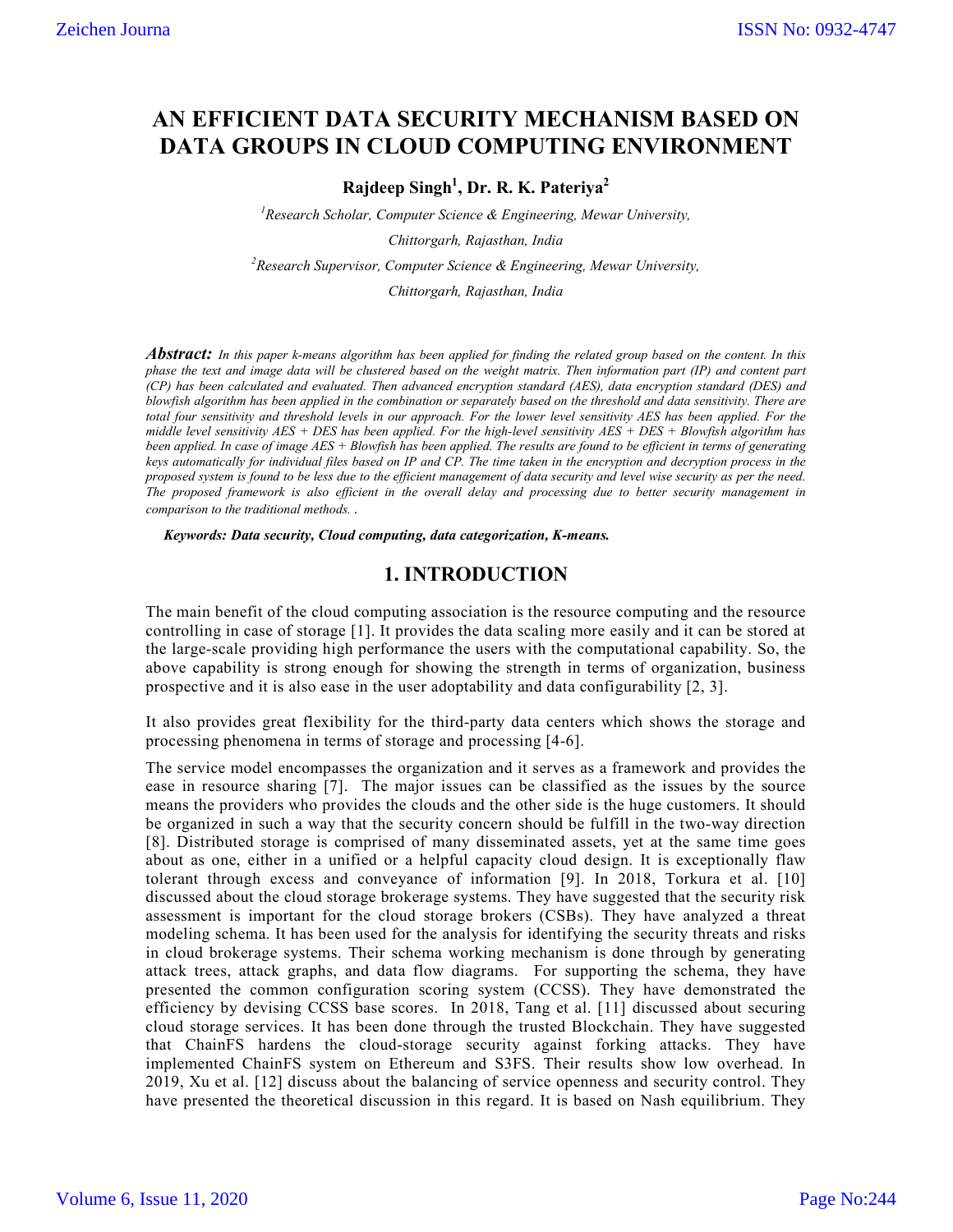have considered two conditions based on the quantitative assessment. They have derived complete service openness investment based on their analysis. Based on this they have provided the optimal strategy for coordinating investment in both service and security. In 2019, Sharma et al. [13] discussed about the cloud computing as the depository. They have provided the store cyberspace data which may be applicable as a service to its user. They have suggested that the data security is needed as the data have been stored from different medium. They have suggested the use of multiple encryption technique for the importance of data security and privacy protection. In 2019, Almtrf et al. [14] discussed the vitality of cloud computing. They have suggested the reluctant for the cloud computing adoption. The major important aspects suggested by the authors are data security, privacy, and trust issues. They have suggested that the adoption and addressing these issues are important. They have developed a user privacy framework for emerging security model. It includes access control, encryption and protection monitor schemas. In 2019, Zhu et al. [15] discussed the use of cloud computing for the expansion of computing and storage resources with respect to IoT. They have suggested that the integrity of remote data should be verified for the data integrity and availability. They have suggested the maximum approaches uses for the data integrity are RSA based which has higher computational overhead. So, they have proposed, we propose a scheme of data integrity short signature algorithm (ZSS signature), for the verification. It supports the trusted third party (TPA) security. It reduces the computational overhead. They have shown that their approach has a higher efficiency and safety. In 2019, Singh et al. [16] discussed cloud computing in terms of e-healthcare services administration framework. They have proposed a model for the e-healthcare services administration framework. It is based on distributed computing. They have applied nominal crime and forget passwords constraints. They have suggested that it provides the high correctness rate for secure information access and recovery.

### **2. METHODS**

Our framework has the following phases.

- 1. Data selection and weight matrix
- 2. K-Means
- 3. IP and CP
- 4. Hybrid security

#### **2.1 Data selection and weight matrix**

In this phase data selection and weight matrix assignment has been performed. First the data has been selected. Then weight based on the data size and random attribute information have been assigned.

#### **2.2 K-Means**

Then k-means clustering has been applied on the weight matrix obtained from the previous phase. In this phase the text and image data will be clustered based on the weight matrix. In our framework maximum five groups can be generated for the alikeness measure and checking.

#### **2.3 IP and CP**

IP has been calculated based on the total attributes which follow the threshold level which is generated automatically. CP shows the total value generated based on the complete attribute accumulated based on the scale. Based on the IP and CP sensitivity of the data has been generated.

#### **2.4 Hybrid Security**

Figure 1 shows the working process of the complete approach. It shows the process and encryption mechanism also. There are total four sensitivity and threshold levels in our approach. For the lower level sensitivity AES has been applied. For the middle level sensitivity  $AES + DES$  has been applied. For the high-level sensitivity  $AES + DES + Blowfish$  algorithm has been applied. In case of image AES + Blowfish has been applied.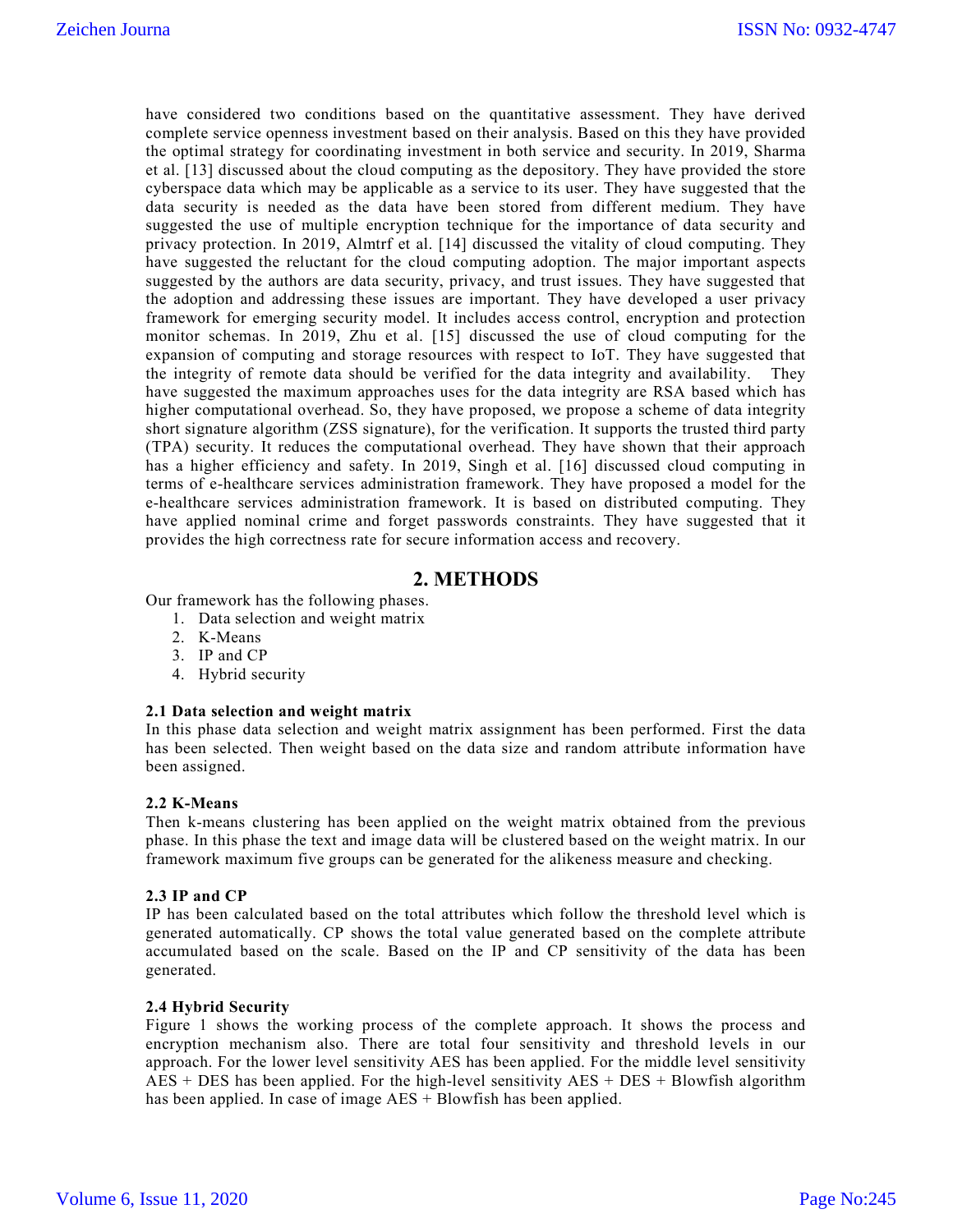## **3. RESULT & DISCUSSION**

IP and CP will help in the unnecessary security complexity calculation burden as well as well as efficient in timely calculation. IP and CP have been used for data sensitivity calculation. IP shows the frequency of the repeated terms occurrences. CP shows the sensitivity of the data overall based on the attributes scale and the IP. So, based on this encryption algorithm has been applied. It will be helpful in time saving and reducing the time complexity. The hierarchy used for encryption and decryption are DES, AES + DES and AES + DES + Blowfish. In case of images only blowfish algorithm has been applied.

Figure 1 shows the IP values for 10 random samples. Figure 2 shows the CP values for 10 random samples. Figure 3 shows the IP values for 15 random samples. Figure 4 shows the CP values for 15 random samples. Figure 5 shows the IP values for 20 random samples. Figure 6 shows the CP values for 20 random samples. Figure 7 shows the IP values for 20 random samples 1. Figure 8 shows the CP values for 20 random samples 1. Figure 9 shows the flowchart of the working procedure.



**Figure 1 IP values for 10 random samples**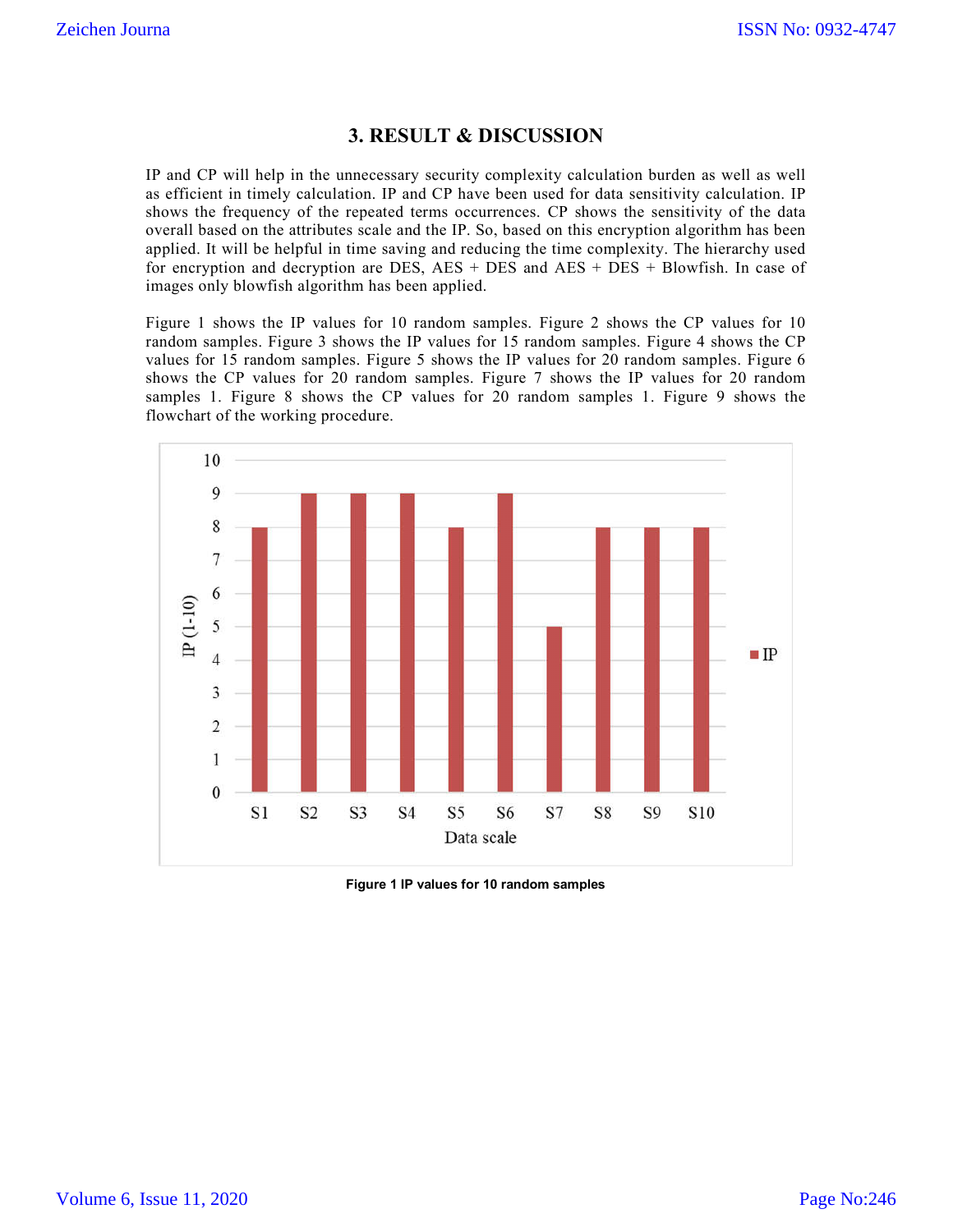

#### **Figure 2 CP values for 10 random samples**



**Figure 3 IP values for 15 random samples**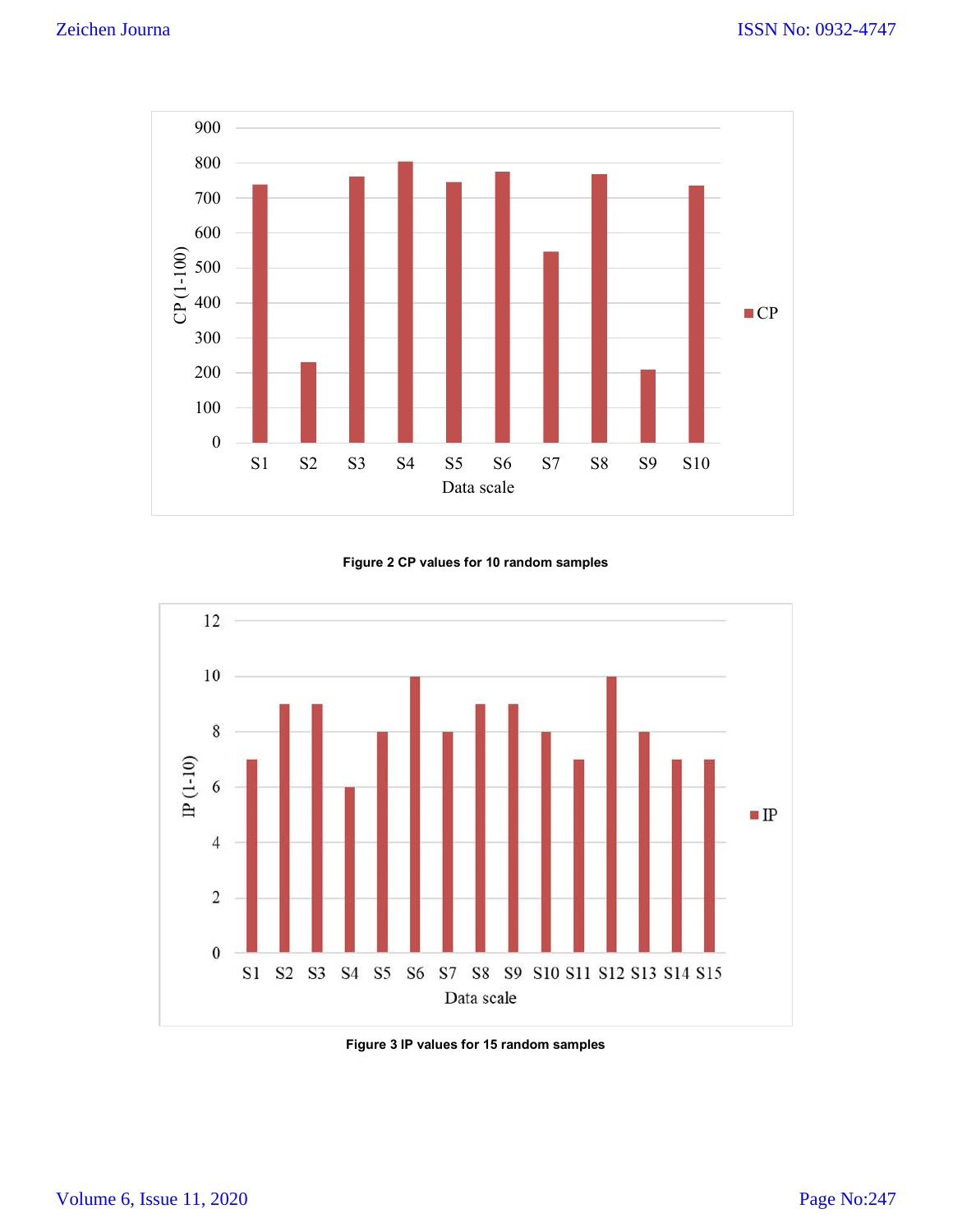

**Figure 4 CP values for 15 random samples**



**Figure 5 IP values for 20 random samples**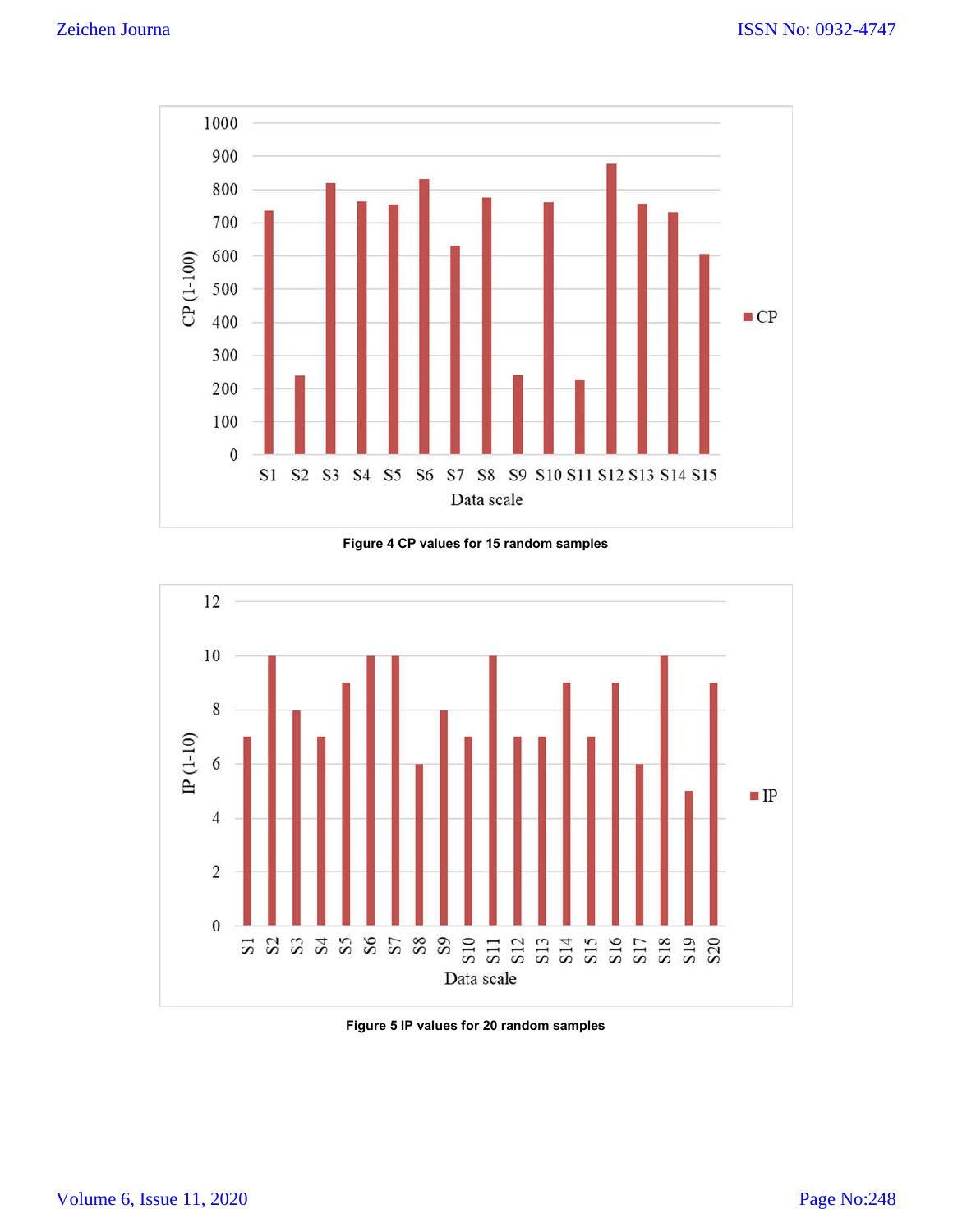

**Figure 6 CP values for 20 random samples**



**Figure 7 IP values for 20 random samples 1**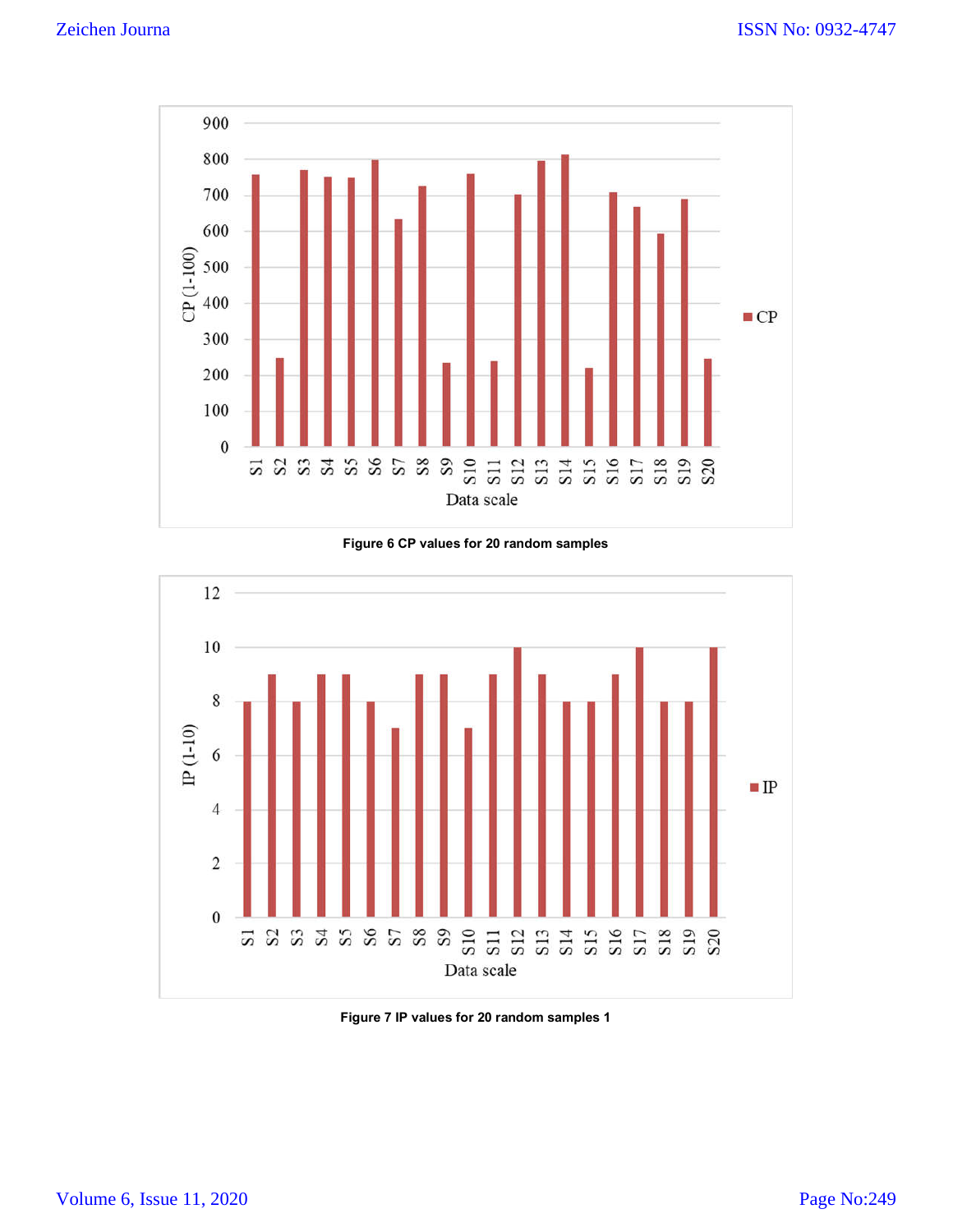

**Figure 8 CP values for 20 random samples 1**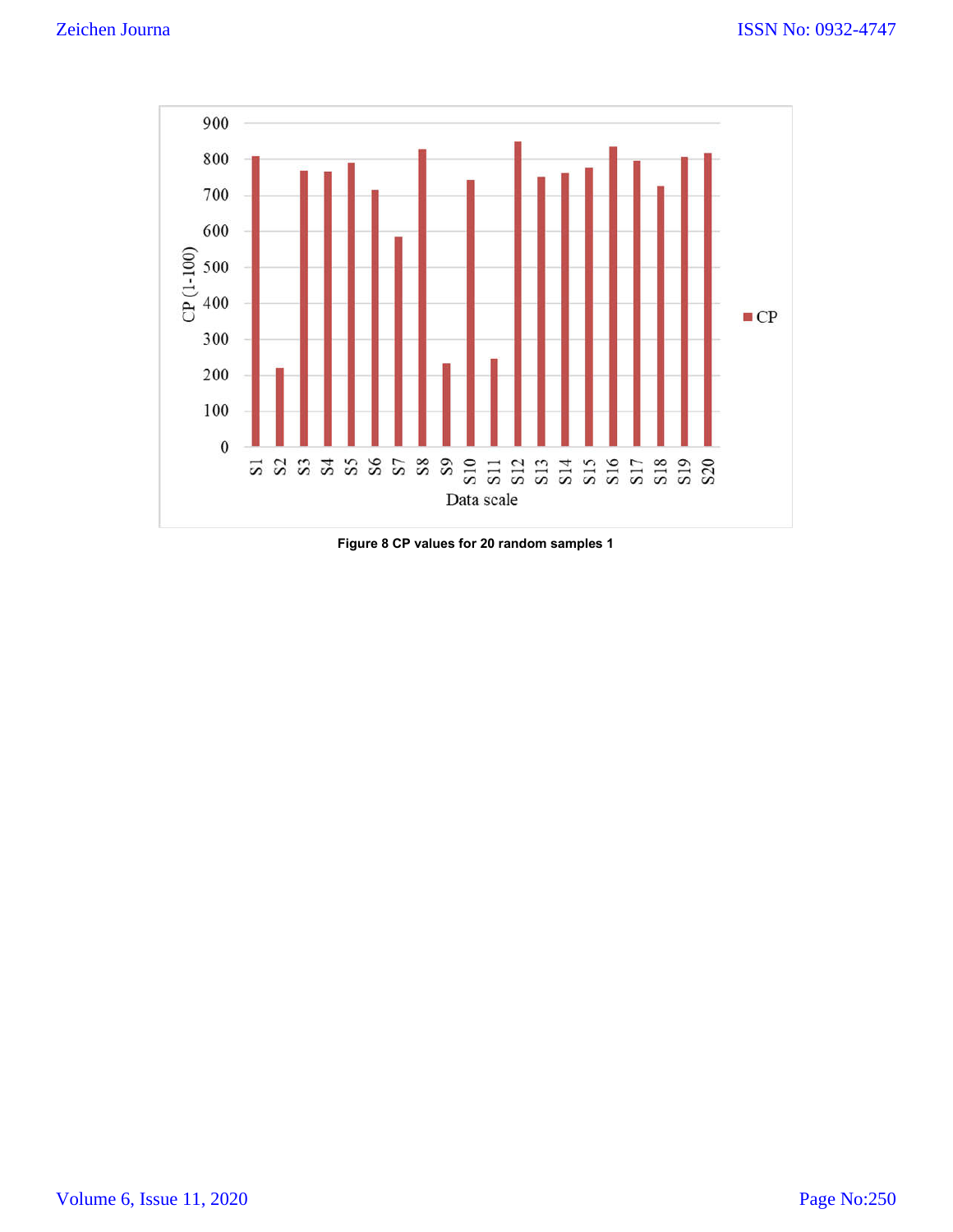

**Figure 9 Flowchart of the working procedure**

Figure 10 shows the attribute-based comparison. It clearly shows that the hybrid key combination of the proposed system is more efficient in producing number of keys. Figure 11 shows the key variation security comparison. It also shows a greater number of variabilities in comparison to the traditional approach.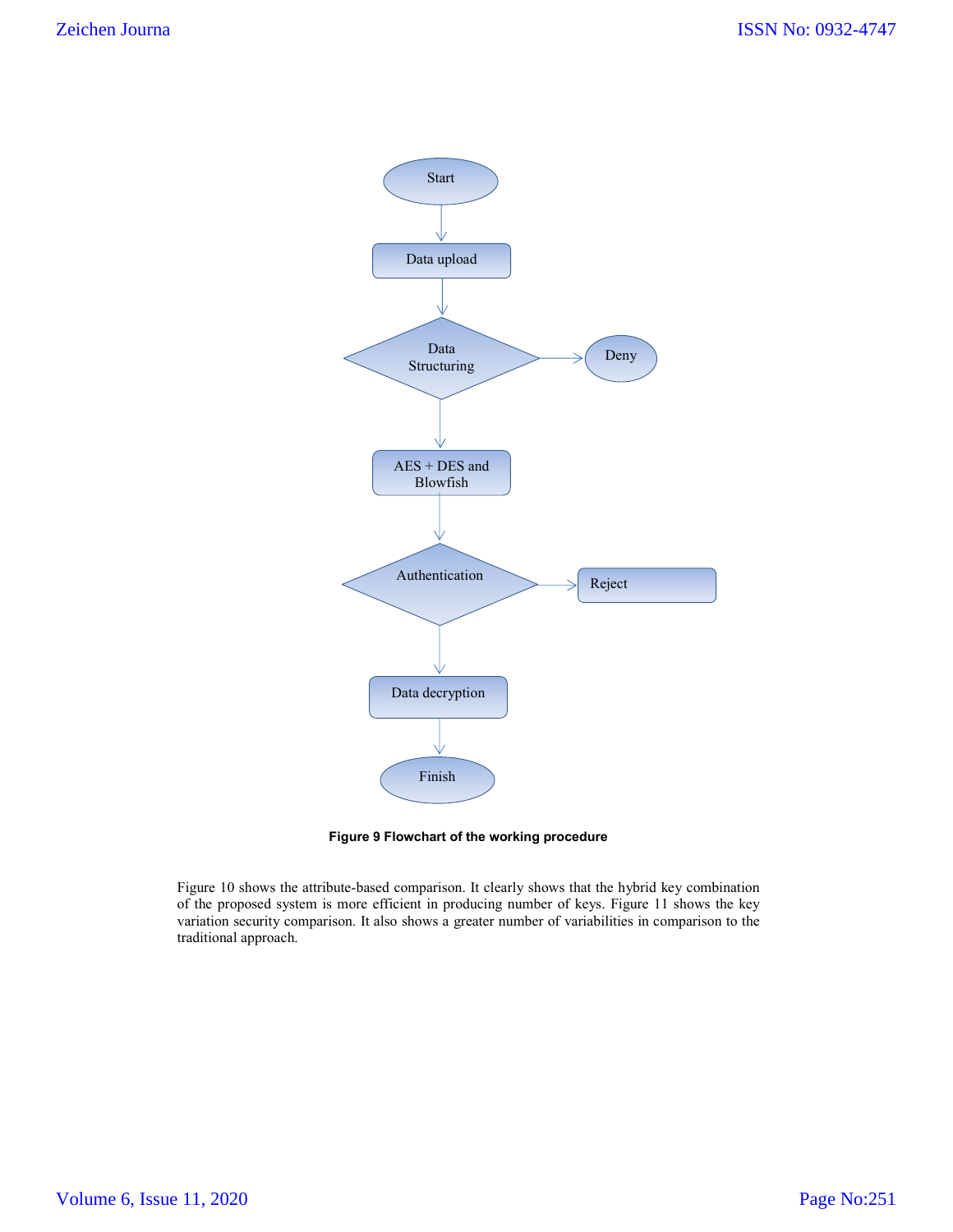





**Figure 11 Key variation security comparison**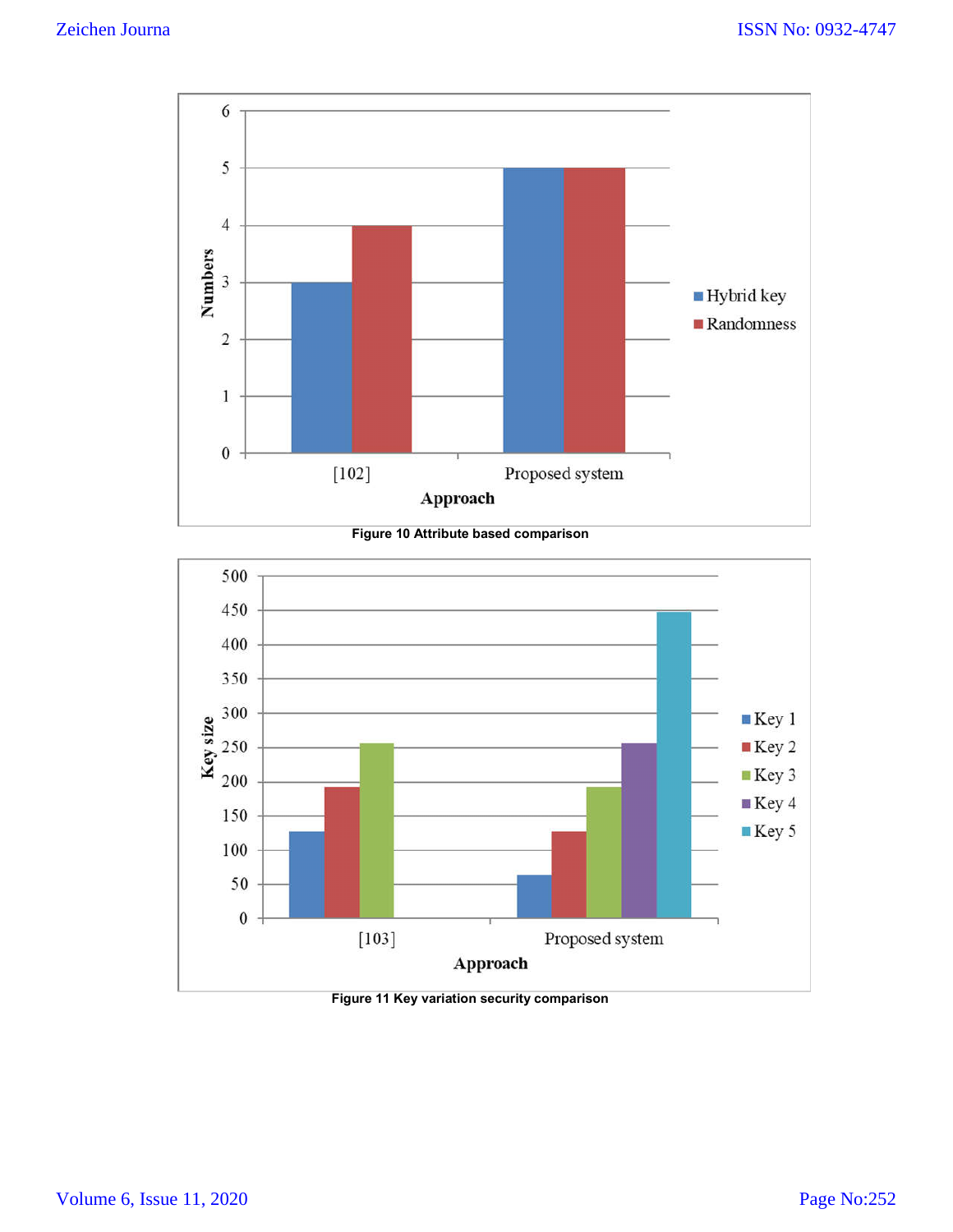## **4. CONCLUSION**

Firstly, weight values have been assigned based on the file size and the segment content. It has been preprocessed based on random attribution scaling. Attribute weight scale is based on the scale of 1-100. The attributes scaling on the scale of 1-10. It has been prepared for partitioning based on the content alikeness and sensitivity of the data. For clustering k-means algorithm has been applied with k=5 at max as per the user partitioning requirement. Two types of data structure have been considered. Text and images have been considered. Then IP and CP have been calculated and evaluated. It has been evaluated and calculated for data sensitivity analysis. There are total four sensitivity and threshold levels in our approach. The time result and categorization show the effectiveness of our approach.

It has been evaluated and calculated for data sensitivity analysis. There are total four sensitivity and threshold levels in our approach. For the lower level sensitivity AES has been applied. For the middle level sensitivity AES + DES has been applied. For the highlevel sensitivity AES + DES + Blowfish algorithm has been applied. In case of image AES + Blowfish has been applied.

The results are found to be efficient in key generations based on sensitivity key variations and attribute-based comparison.

## **REFERENCES**

- [1] *Ali M, Bilal K, Khan SU, Veeravalli B, Li K, Zomaya AY. Drops: Division and replication of data in cloud for optimal performance and security. IEEE Transactions on Cloud computing. 2015 February 5; 6(2):303-15.*
- [2] *Wang S, Liang K, Liu JK, Chen J, Yu J, Xie W. Attribute-based data sharing scheme revisited in cloud computing. IEEE Transactions on Information Forensics and Security. 2016 April 6; 11(8):1661-73.*
- [3] *Salunkhe SD, Patil D. Division and replication for data with public auditing scheme for cloud storage. In2016 International Conference on Computing Communication Control and automation (ICCUBEA) 2016 August 12 (pp. 1-5). IEEE.*
- [4] *Londhe A, Rao PP. Platforms for big data analytics: Trend towards hybrid era. In2017 International Conference on Energy, Communication, Data Analytics and Soft Computing (ICECDS) 2017 August 1 (pp. 3235- 3238). IEEE.*
- [5] *Boru D, Kliazovich D, Granelli F, Bouvry P, Zomaya AY. Models for efficient data replication in cloud computing datacenters. In2015 IEEE International Conference on Communications (ICC) 2015 June 8 (pp. 6056-6061). IEEE.*
- [6] *Singla S, Singh J. Cloud data security using authentication and encryption technique. Global Journal of Computer Science and Technology. 2013 August 2.*
- [7] *Shaikh R, Sasikumar M. Trust model for measuring security strength of cloud computing service. Procedia Computer Science. 2015 January 1;45:380-9.*
- [8] *Descher M, Masser P, Feilhauer T, Tjoa AM, Huemer D. Retaining data control to the client in infrastructure clouds. In2009 International Conference on Availability, Reliability and Security 2009 March 16 (pp. 9-16). IEEE.*